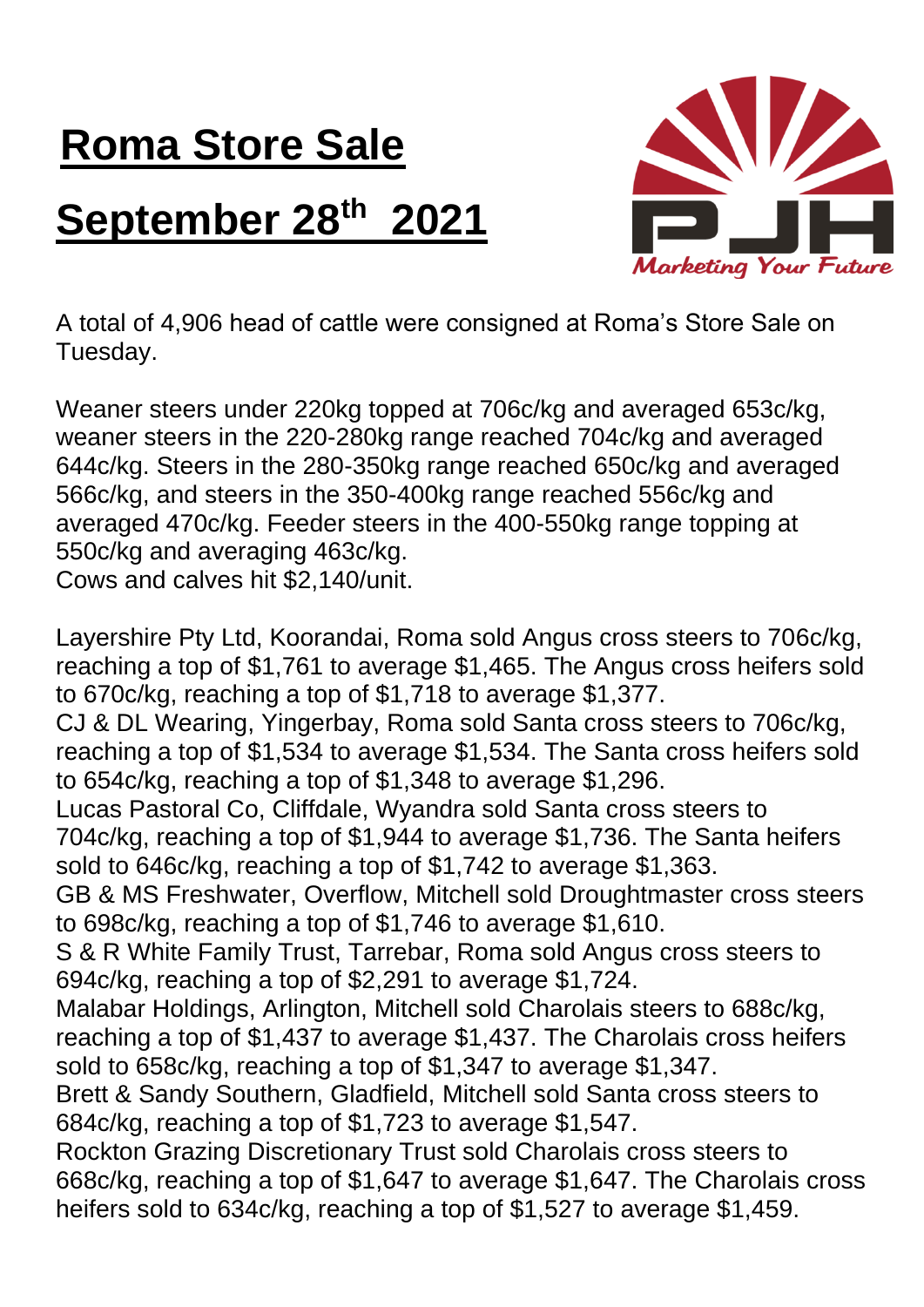CA & RL Beissel, Pinetree, Roma sold Droughtmaster steers to 666c/kg, reaching a top of \$1,508 to average \$1,508.

KJ & SL Boyd, Kia-Ora, Injune sold Charbray cross steers to 660c/kg, reaching a top of \$1,859 to average \$1,727.

GW & GI Emery, Wyena, Wallumbilla sold Hereford cross steers to 620c/kg, reaching a top of \$1,828 to average \$1,823.

D Burey, Torwood, Mungallala sold Santa cross steers to 604c/kg, reaching a top of \$1,818 to average \$1,781. The Santa heifers sold to 530c/kg, reaching a top of \$1,507 to average \$1,505.

Clifford P Duff, Ittledoo, Injune sold Charolais cross steers to 600c/kg, reaching a top of \$1,693 to average \$1,693.

Sowru Pty Ltd, Annandale, Wallumbilla sold Droughtmaster cross steers to 592c/kg, reaching a top of \$1,927 to average \$1,813.

Barry Duff & TA McCagh, Two Rises, Wallumbilla sold Angus steers to 550c/kg, reaching a top of \$2,455 to average \$2,379.

CA & MM Finch, South Trafford, Wallumbilla sold Santa cross steers to 504c/kg, reaching a top of \$2,291 to average \$2,202.

RH & RJ West, Roleen, Wallumbilla sold Blonde D Aquitaine cross steers to 502c/kg, reaching a top of \$2,468 to average \$2,340.

P & HA Sanderson, Mundalya, Yuleba sold Santa cross steers to 446c/kg, reaching a top of \$2,192 to average \$2,047.

Noel N Dickson, The Lakes, Aramac sold Braford steers to 428c/kg, reaching a top of \$2,188 to average \$1,947.

AR Roberts, Tantatton, Wallumbilla sold Blonde D Aquitaine cross steers to 426c/kg, reaching a top of \$2,777 to average \$2,582.

Heifers under 220kg topped at 670c/kg and averaged 500c/kg, while heifers in the 220-280kg range topped at 646c/kg and averaged 512c/kg. Heifers in the 280-350kg range topped at 582c/kg, averaging 496c/kg. Heifers in the 350-450kg range topped at 536c/kg, averaging 453c/kg.

Bindango Pty Ltd, Bindango, Roma sold Charolais cross heifers to \$2,250 to average \$2,096.

Camelock Rural, Carella, Augathella sold Santa cross heifers to 658c/kg, reaching a top of \$1,501 to average \$1,444.

AF, GR & LA Seawright, Wyoming, Jackson sold Hereford cross heifers to 642c/kg, reaching a top of \$1,494 to average \$1,386.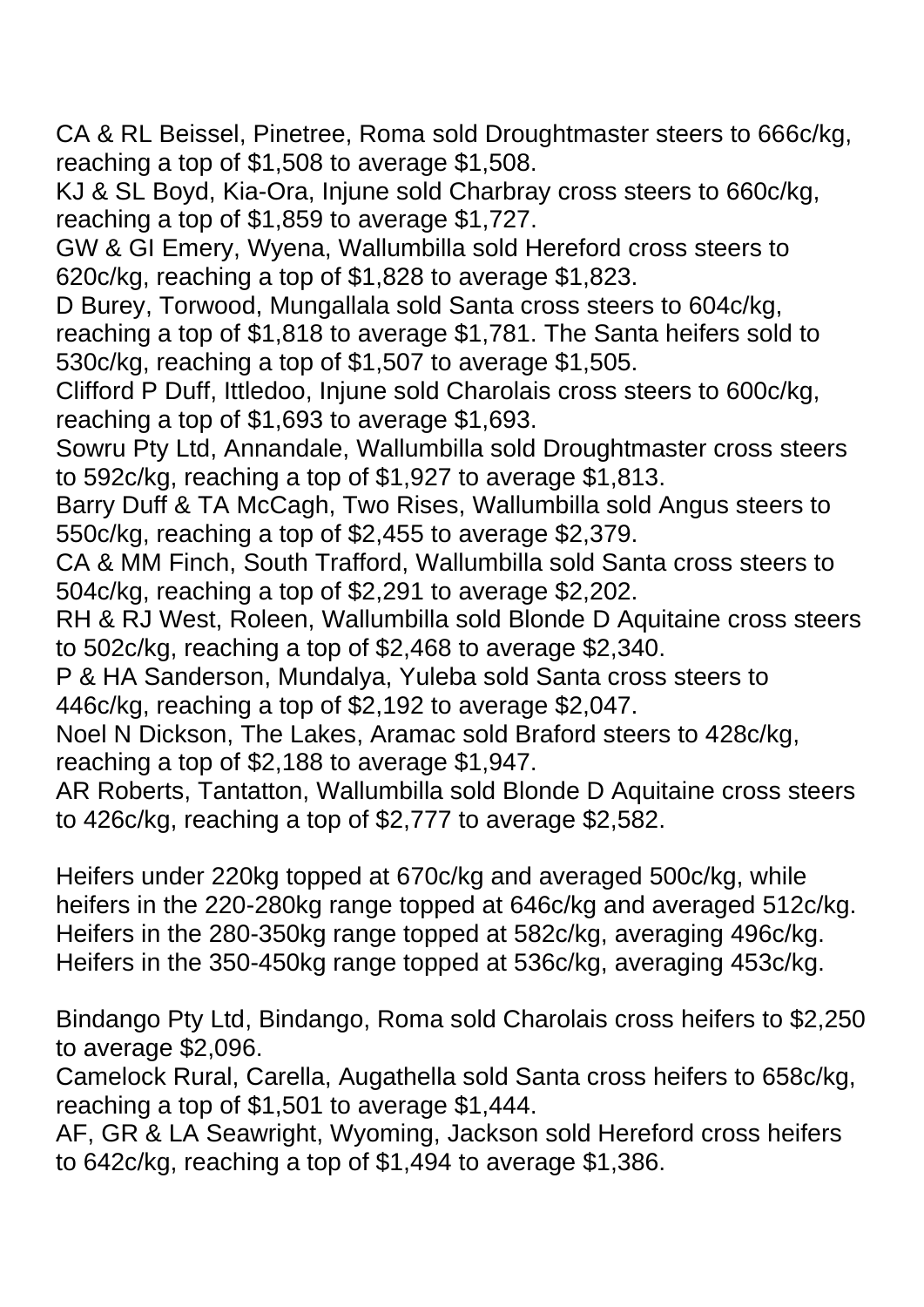Paraway Rocklands Station, LM Rocky, Rockhampton sold Angus cross heifers to 554c/kg, reaching a top of \$1,825 to average \$1,631.

AJM Pastoral Co, Yerrel, Cunnamulla sold Composite heifers to 542c/kg, reaching a top of \$1,960 to average \$1,380.

West Farming P/L, Loomeah, Roma sold Angus cross heifers to 500c/kg, reaching a top of \$1,979 to average \$1,979.

Cows in the 300-400kg range reached 370c/kg and averaged 232c/kg, while cows in the 400kg-500kg range reached 370c/kg and averaged 322c/kg. Cows over 500kg topped at 377c/kg, averaging 358c/kg.

Glenrowan Grazing Co, Glenrowan, Morven sold Braford cows to 372c/kg, reaching a top of \$2,396 to average \$2,079.

## *NEXT STORE SALE IS 5 th OCTOBER PJH SELL 8 th POSITION*